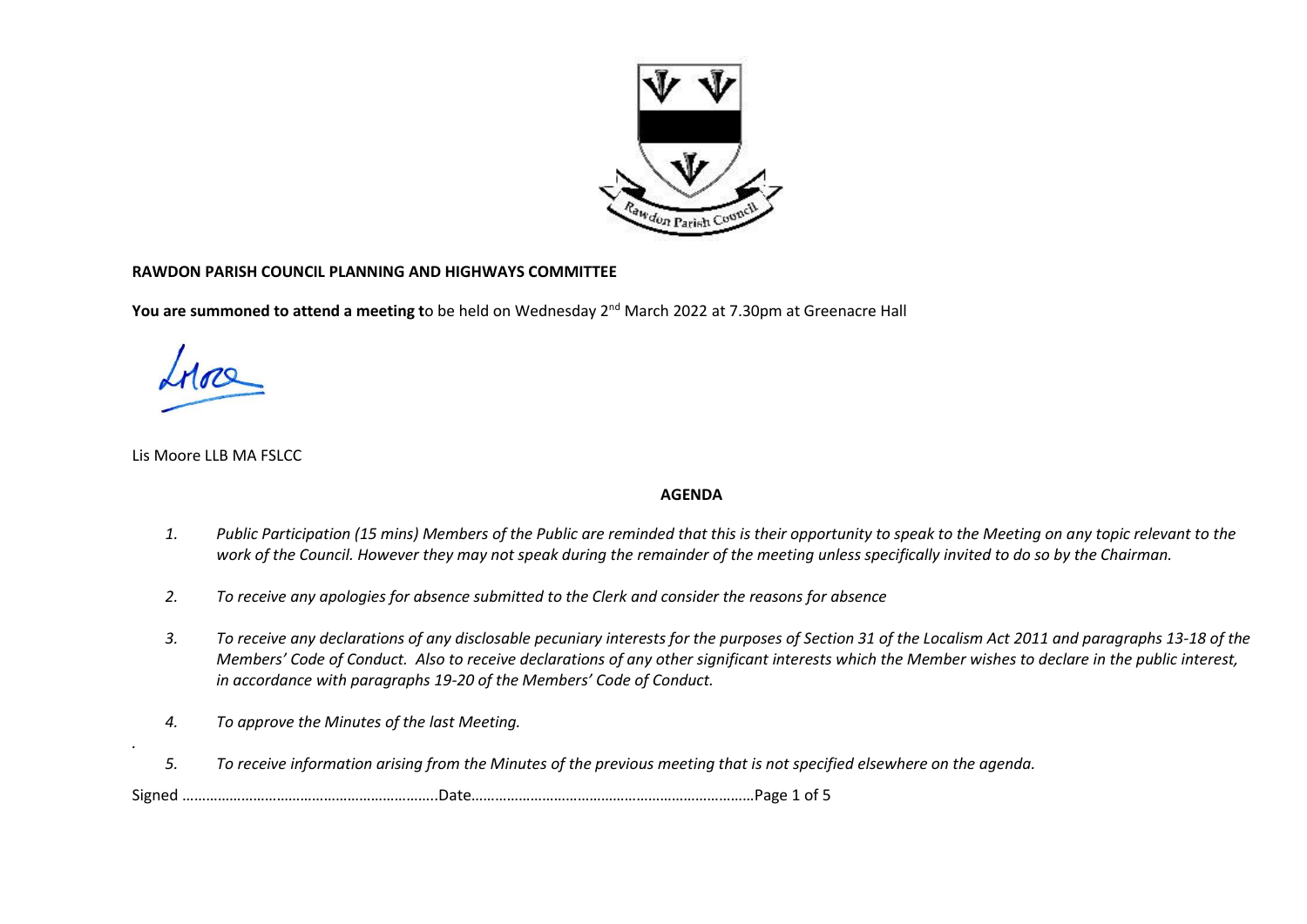## *6. To comment on planning applications sent by Leeds City Council*

| Description                                                                                                                                                                                                                                                                       | Address                                                 | Ref                                        | Action        |
|-----------------------------------------------------------------------------------------------------------------------------------------------------------------------------------------------------------------------------------------------------------------------------------|---------------------------------------------------------|--------------------------------------------|---------------|
| Single storey rear extension                                                                                                                                                                                                                                                      | 10 Lime Grove Rawdon Leeds LS19 6BZ                     | Ref. No: 22/00970/FU   Status:<br>Current  | To<br>Comment |
| First floor extension to side; conversion of existing<br>attached garage to habitable accommodation, with<br>pitched roof                                                                                                                                                         | 12 Larkfield Road Rawdon Leeds LS19 6EQ                 | Ref. No: 22/00885/FU   Status:<br>Current  | To<br>Comment |
| Single storey side and rear extensions incorporating<br>raised platform with steps and two Juliet balconies;<br>gable wall side extension with dormer window and<br>Juliet balcony to rear and roof lights to front                                                               | 64 Larkfield Avenue Rawdon Leeds LS19 6EN               | Ref. No: 22/00750/FU   Status:<br>Current  | To<br>Comment |
| Part two storey, part single storey side extension;<br>bay window to front; dormer windows to front;<br>Raising of roof height to single storey rear extension;<br>enlarging existing drive and access requiring<br>new/wider dropped kerb; reduction of existing raised<br>patio | 42 Greenacre Park Rawdon Leeds LS19 6AR                 | Ref. No: 22/00756/FU   Status:<br>Current  | To<br>Comment |
| Certificate of Proposed Lawful Development for a<br>single storey rear extension; open porch to front;<br>dormer window to the rear                                                                                                                                               | 42 Greenacre Park Rawdon Leeds LS19 6AR                 | Ref. No: 22/00755/CLP   Status:<br>Current | To Note       |
| Retrospective planning application for an externally<br>illuminated Fascia signage to front                                                                                                                                                                                       | Turkuaz 20 - 22 Harrogate Road Rawdon Leeds LS19<br>6HJ | Ref. No: 22/00906/ADV   Status:<br>Current | To<br>Comment |
| Single storey side extension                                                                                                                                                                                                                                                      | 5 Apperley Lane Rawdon Leeds LS19 6DA                   | Ref. No: 22/00712/FU   Status:<br>Current  | To<br>Comment |
| Single storey side/rear extension                                                                                                                                                                                                                                                 | Laurest 4 Larkfield Road Rawdon Leeds LS19 6EQ          | Ref. No: 22/00677/FU   Status:<br>Current  | To<br>Comment |
| Single storey side extension and single storey rear<br>extension                                                                                                                                                                                                                  | Entre Rios Larkfield Crescent Rawdon Leeds LS19 6EH     | Ref. No: 22/00678/FU   Status:<br>Current  | To<br>Comment |

Signed ………………………………………………………..Date………………………………………………………………Page 2 of 5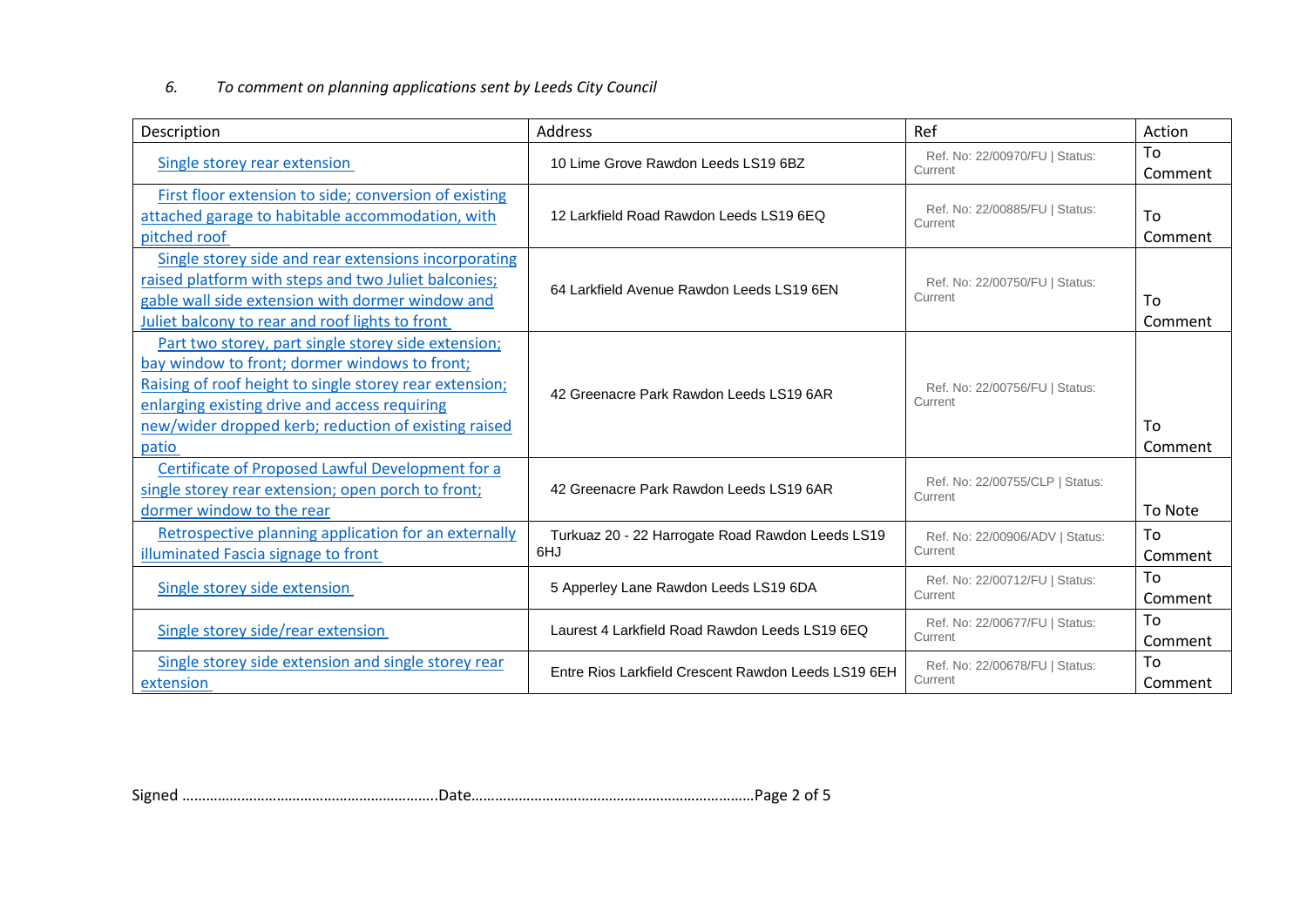## *7. To note decisions made by Leeds City Council*

| Description                    | Address                              | Ref                               | <b>RPC Comment</b>   | <b>LCC Decision</b> |
|--------------------------------|--------------------------------------|-----------------------------------|----------------------|---------------------|
|                                |                                      |                                   | The Parish Council   |                     |
| First floor rear               | 3 Henley Avenue<br>Rawdon Leeds LS19 | Ref. No:<br>21/10236/FU   Status: | neither supports nor |                     |
| extension                      | 6NZ                                  | Decided                           | objects to this      |                     |
|                                |                                      |                                   | application          | Approved            |
| <b>Certificate of Proposed</b> |                                      |                                   |                      |                     |
| Lawful Development for a       | 48A Larkfield Road                   | Ref. No:                          |                      |                     |
| dormer window to each          | Rawdon Leeds LS19<br>6DZ             | 21/09936/CLP   Status:<br>Decided |                      |                     |
| side elevation                 |                                      |                                   | Noted                | Approved            |

Signed ………………………………………………………..Date………………………………………………………………Page 3 of 5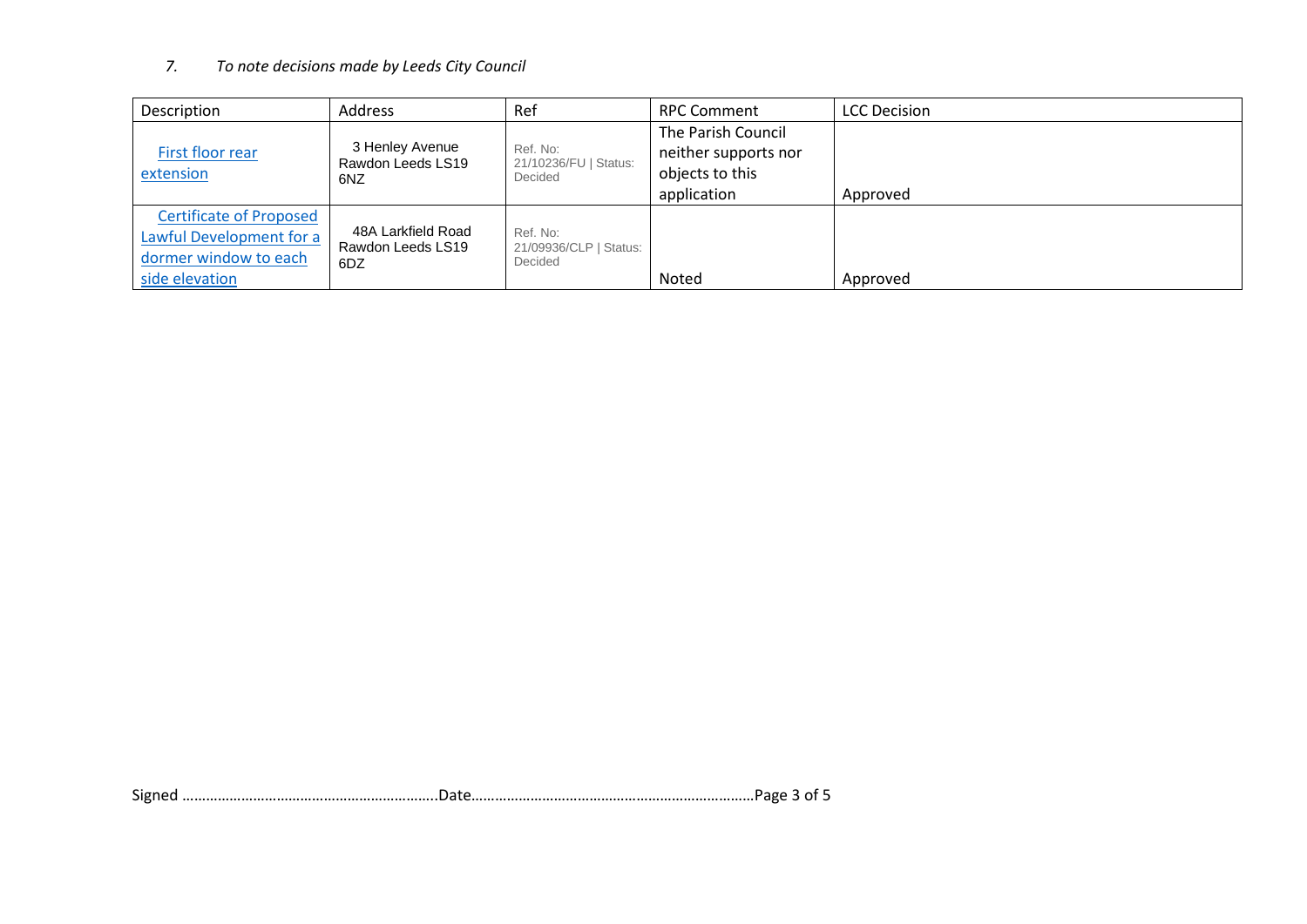| Retrospective<br>application for new<br>enclosure to front to<br>form outdoor seating<br>area; new ducting to side | 20 - 22 Harrogate<br>Road Rawdon Leeds<br><b>LS19 6HJ</b>   | Ref. No:<br>21/09600/FU   Status:<br>Decided | <b>Objection - The Parish</b><br>Council considers that<br>all reasons for refusal<br>provided for<br>application ref<br>13/05544/FU continue<br>to apply and the<br>proposals are contrary<br>to LCC policies, the<br><b>Conservation Area</b><br>appraisal and the NPFF.<br>The application is<br>detracts from the visual<br>amenity of the<br>Conservation Area.<br>Whilst it is Rawdon<br>Parish Council's policy<br>to support local<br>businesses and this is<br>articulated in the<br>emerging<br>Neighbourhood Plan,<br>the Parish Council is<br>unwilling to support a<br>business that relies on<br>retrospective<br>applications to progress<br>its objectives<br>The Parish Council | Refused - The proposed development would appear as<br>a bulky addition to the host property, and due to its<br>siting, size and materials would also appear both overly<br>dominant and incongruous upon the host property and<br>the parade it is located upon. The development is<br>therefore considered to be harmful to both the<br>character of the host property and character of Rawdon<br>Littlemoor Conservation Area, contrary to policy P10<br>and P11 of the Core Strategy, saved UDP policies GP5,<br>BD6, and N19 and guidance contained within the NPPF.<br>2) The Local Planning Authority consider that the<br>proposed covered seating area would have a<br>detrimental impact on the amenity of adjacent<br>residents of nearby dwellings by reason of noise and<br>disturbance (which is located in a part open structure)<br>including noise associated with vehicle movements and<br>customers, during late evening hours when background<br>noise levels are low. As such, the development is<br>considered to be contrary to saved policies GP5 of the<br>Leeds Unitary Development Plan. 3) The proposed<br>ducting due to its low level point of extraction is likely<br>to give rise to the emission of odours from the cooking<br>of food which by virtue of the premises' close proximity<br>to the adjacent property (The Peasehill) would have an<br>adverse impact on the living conditions of neighbouring<br>occupiers. The proposed development is therefore<br>considered to be contrary to Core Strategy (2014) policy<br>P4 and saved UDP Review (2006) policy GP5. |
|--------------------------------------------------------------------------------------------------------------------|-------------------------------------------------------------|----------------------------------------------|--------------------------------------------------------------------------------------------------------------------------------------------------------------------------------------------------------------------------------------------------------------------------------------------------------------------------------------------------------------------------------------------------------------------------------------------------------------------------------------------------------------------------------------------------------------------------------------------------------------------------------------------------------------------------------------------------|------------------------------------------------------------------------------------------------------------------------------------------------------------------------------------------------------------------------------------------------------------------------------------------------------------------------------------------------------------------------------------------------------------------------------------------------------------------------------------------------------------------------------------------------------------------------------------------------------------------------------------------------------------------------------------------------------------------------------------------------------------------------------------------------------------------------------------------------------------------------------------------------------------------------------------------------------------------------------------------------------------------------------------------------------------------------------------------------------------------------------------------------------------------------------------------------------------------------------------------------------------------------------------------------------------------------------------------------------------------------------------------------------------------------------------------------------------------------------------------------------------------------------------------------------------------------------------------------------------|
| <b>Alteration and</b><br>extension to existing<br>attached outbuilding to<br>front                                 | Daisy Hill Cottage<br>Cliffe Drive Rawdon<br>Leeds LS19 6LL | Ref. No:<br>21/09422/FU   Status:<br>Decided | notes this application is<br>in the Conservation<br>Area and greenbelt. It<br>neither supports nor                                                                                                                                                                                                                                                                                                                                                                                                                                                                                                                                                                                               | Approved                                                                                                                                                                                                                                                                                                                                                                                                                                                                                                                                                                                                                                                                                                                                                                                                                                                                                                                                                                                                                                                                                                                                                                                                                                                                                                                                                                                                                                                                                                                                                                                                   |

Signed ………………………………………………………..Date………………………………………………………………Page 4 of 5